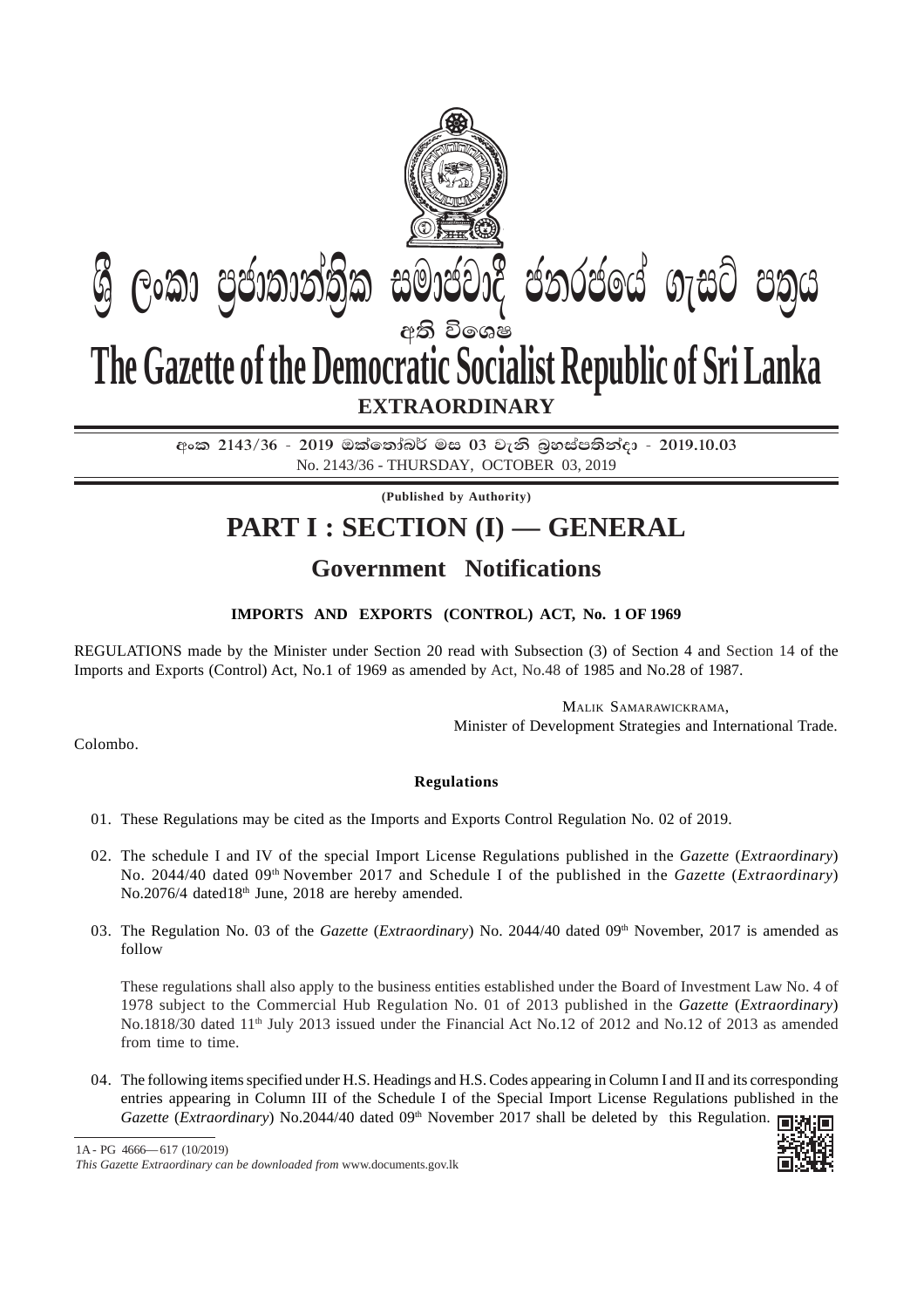$\rm I$  කොටස : ( $\rm I$ ) ඡෙදය - ශීු ලංකා පුජාතාන්තිුක සමාජවාදී ජනරජයේ අති විශෙෂ ගැසට් පතුය - 2019.10.03 PART I : SEC. (I) - GAZETTE EXTRAORDINARY OF THE DEMOCRATIC SOCIALIST REPUBLIC OF SRI LANKA - 03.10.2019 2A

|     | Column I<br>HS<br>Heading | Column II<br>Revised<br>HS Code |                          | Column III<br>Description                                                                                                                                                                                                                                                                                                                                                             | ICL |
|-----|---------------------------|---------------------------------|--------------------------|---------------------------------------------------------------------------------------------------------------------------------------------------------------------------------------------------------------------------------------------------------------------------------------------------------------------------------------------------------------------------------------|-----|
| 50  | 27.10                     |                                 |                          | Petroleum oils and oils obtained from bituminous<br>minerals, other than crude; preparations not<br>elsewhere specified or included, containing by<br>weight 70% or more of petroleum oils or of oils<br>obtained from bituminous minerals, these oils<br>being the basic constituents of the preparations;<br>waste oils                                                             |     |
|     |                           |                                 |                          | Petroleum oils and oils obtained from bituminous<br>minerals (other than crude) and preparations not<br>elsewhere specified or included, containing by<br>weight 70 % or more of petroleum oils or of oils<br>obtained from bituminous minerals, these oils being<br>the basic constituents of the preparations, other than<br>those containing biodiesel and other than waste oils : |     |
|     |                           | 2710.12.00                      | $\sim$ $-$               | Light oils and preparations :                                                                                                                                                                                                                                                                                                                                                         |     |
|     |                           | 2710.12.20                      | $---$                    | Petrol                                                                                                                                                                                                                                                                                                                                                                                | L   |
|     |                           | 2710.19.00                      | $-$                      | Other:                                                                                                                                                                                                                                                                                                                                                                                |     |
|     |                           | 2710.19.40                      | $---$                    | Gas oil/Diesel                                                                                                                                                                                                                                                                                                                                                                        | L   |
| 71  | 29.03                     |                                 |                          | Halogenated derivatives of hydrocarbons                                                                                                                                                                                                                                                                                                                                               |     |
|     |                           |                                 | $\overline{\phantom{a}}$ | Fluorinated, brominated or iodinated derivatives                                                                                                                                                                                                                                                                                                                                      |     |
|     |                           |                                 |                          | of acyclic hydrocarbons :                                                                                                                                                                                                                                                                                                                                                             |     |
|     |                           | 2903.39.00                      | $\sim$ $\sim$            | Other:                                                                                                                                                                                                                                                                                                                                                                                |     |
|     |                           | 2903.39.10                      | $---$                    | Bromomethane (Methyl bromide)                                                                                                                                                                                                                                                                                                                                                         | L   |
|     |                           |                                 |                          |                                                                                                                                                                                                                                                                                                                                                                                       |     |
| 92  | 29.33                     |                                 |                          | Heterocyclic Compounds with nitrogen hetero<br>$-$ atom(s) only $(+)$                                                                                                                                                                                                                                                                                                                 |     |
|     |                           |                                 | $\sim$                   | Compounds containing a pyrimidine ring (whether<br>or not hydrogenated) or piperazine ring in the<br>structure:                                                                                                                                                                                                                                                                       |     |
|     |                           | 2933.59.00                      | $\overline{a}$           | Other:                                                                                                                                                                                                                                                                                                                                                                                | L   |
|     |                           |                                 |                          |                                                                                                                                                                                                                                                                                                                                                                                       |     |
| 109 | 38.24                     |                                 |                          | Prepared binders for foundry moulds or cores;<br>Chemical products and preparation of the chemical<br>or allied industries (including those consisting of<br>mixtures of natural products), not elsewhere<br>specifies or included.                                                                                                                                                   |     |
|     |                           |                                 | $\blacksquare$           | Mixtures containing halogenated derivatives of                                                                                                                                                                                                                                                                                                                                        |     |
|     |                           |                                 |                          | methane, ethane or propane:                                                                                                                                                                                                                                                                                                                                                           |     |
|     |                           | 3824.74.00                      | $\sim$ $\sim$            | Containing hydrochlorofluorocarbons (HCFCs),<br>whether or not containing perflurocarbons (PFCs) or<br>hydroflurocarbons (HFCs), but not containing                                                                                                                                                                                                                                   |     |
|     |                           |                                 |                          | chlorofluorocarbons (CFCs)                                                                                                                                                                                                                                                                                                                                                            | L   |
|     |                           |                                 |                          |                                                                                                                                                                                                                                                                                                                                                                                       |     |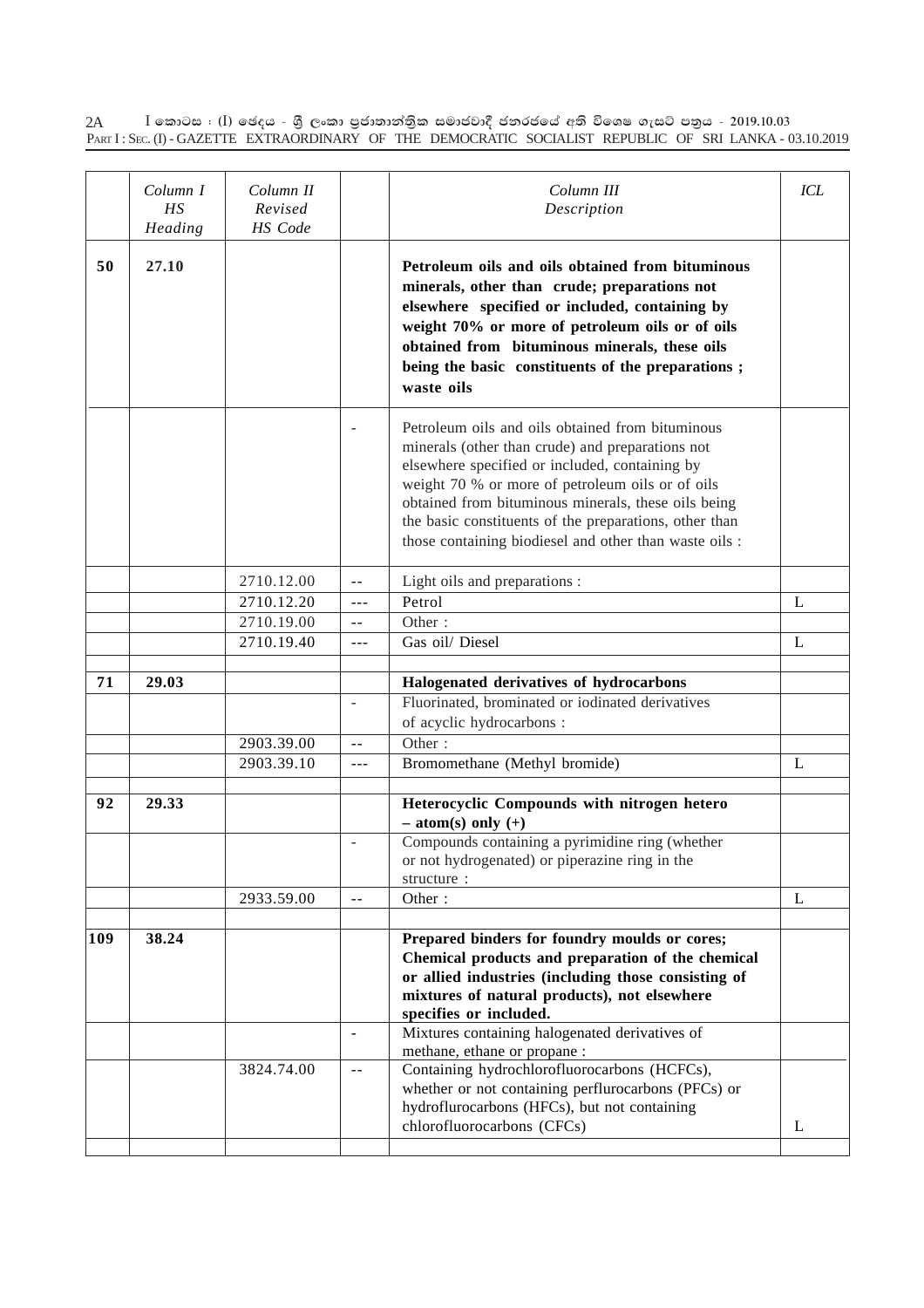$I$  කොටස : (I) ඡෙදය - ශුී ලංකා පුජාතාන්තුික සමාජවාදී ජනරජයේ අති විශෙෂ ගැසට් පතුය - 2019.10.03 PART I: SEC. (I) - GAZETTE EXTRAORDINARY OF THE DEMOCRATIC SOCIALIST REPUBLIC OF SRI LANKA - 03.10.2019 3A

05. The following items specified under H.S. Headings and H.S. Codes appearing in Column I and II and its corresponding entries appearing in Column III of the Schedule I of the Special Import License Regulations published in the *Gazette* (*Extraordinary*) No.2044/40 dated 09<sup>th</sup> November 2017 and No. 2076/4 dated 18<sup>th</sup> June 2018 shall be inserted instead.

|     | Column I<br>HS<br>Heading | Column II<br>Revised<br>HS Code |                          | Column III<br>Description                                                                                                                                                                       | <b>ICL</b>   |
|-----|---------------------------|---------------------------------|--------------------------|-------------------------------------------------------------------------------------------------------------------------------------------------------------------------------------------------|--------------|
| 17  | 05.11                     |                                 |                          | Animal products not elsewhere specified or included;<br>dead animals of Chapter 1 or 3, unfit for human<br>consumption.                                                                         |              |
|     |                           |                                 | $\blacksquare$           | Other:                                                                                                                                                                                          |              |
|     |                           | 0511.91.00                      | --                       | Products of fish or crustaceans, molluscs or other<br>aquatic invertebrates; dead animals of Chapter 3 :                                                                                        |              |
|     |                           | 0511.91.40                      | $---$                    | Cuttlefish, squid and milkfish (chano) in small sizes,<br>unfit for human consumption and certified by the<br>Ministry of Fisheries & Aquatic Resources Development<br>for use as fishing baits | L            |
| 203 | 08.02                     |                                 |                          | Other nuts, fresh or dried, whether or not shelled<br>or peeled.                                                                                                                                |              |
|     |                           | 0802.80.00                      | $\overline{\phantom{a}}$ | Areca nuts:                                                                                                                                                                                     |              |
|     |                           | 0802.80.10                      | $\overline{a}$           | Fresh (not shelled or peeled)                                                                                                                                                                   | L            |
|     |                           | 0802.80.90                      | $---$                    | Other                                                                                                                                                                                           | L            |
|     |                           |                                 |                          |                                                                                                                                                                                                 |              |
| 204 | 08.13                     |                                 |                          | Fruit, dried, other than that of headings 08.01 to 08.06;<br>mixtures of nuts or dried fruits of this Chapter.                                                                                  |              |
|     |                           | 0813.40.00                      | $\overline{\phantom{a}}$ | Other fruit :                                                                                                                                                                                   |              |
|     |                           | 0813.40.10                      | $---$                    | Tamarind                                                                                                                                                                                        | L            |
|     |                           |                                 |                          |                                                                                                                                                                                                 |              |
| 205 | 09.04                     |                                 |                          | Pepper of the genus Piper; dried or crushed or ground                                                                                                                                           |              |
|     |                           |                                 |                          | fruits of the genus Capsicum or of the genus Pimenta.                                                                                                                                           |              |
|     |                           |                                 | $\blacksquare$           | Pepper:                                                                                                                                                                                         |              |
|     |                           | 0904.11.00                      | $- -$                    | Neither crushed nor ground :<br>Light Berries of pepper with a density not exceeding                                                                                                            |              |
|     |                           |                                 | $- - -$                  | 450 grams per litre :                                                                                                                                                                           |              |
|     |                           | 0904.11.11                      | ----                     | Organic                                                                                                                                                                                         | L            |
|     |                           | 0904.11.19                      | ----                     | Other                                                                                                                                                                                           | L            |
|     |                           | 0904.11.20                      | $- - -$                  | Matured Berries of pepper with a density exceeding                                                                                                                                              |              |
|     |                           |                                 |                          | 450 grams per litre                                                                                                                                                                             | L            |
|     |                           | 0904.11.30                      | $\frac{1}{2}$            | Other, white                                                                                                                                                                                    | L            |
|     |                           | 0904.11.90                      | $---$                    | Other                                                                                                                                                                                           | $\mathbf{L}$ |
|     |                           | 0904.12.00                      | $- -$                    | Crushed or ground:                                                                                                                                                                              |              |
|     |                           | 0904.12.10                      | ---                      | Crushed                                                                                                                                                                                         | L            |
|     |                           | 0904.12.20                      | $---$                    | Ground                                                                                                                                                                                          | L            |
|     |                           |                                 |                          |                                                                                                                                                                                                 |              |
| 206 | 09.06                     |                                 |                          | Cinnamon and cinnamon-tree flowers.                                                                                                                                                             |              |
|     |                           |                                 | $\omega$                 | Neither crushed nor ground :                                                                                                                                                                    |              |
|     |                           | 0906.11.00                      | $- -$                    | Cinnamon (Cinnamomum zeylanicum Blume):                                                                                                                                                         |              |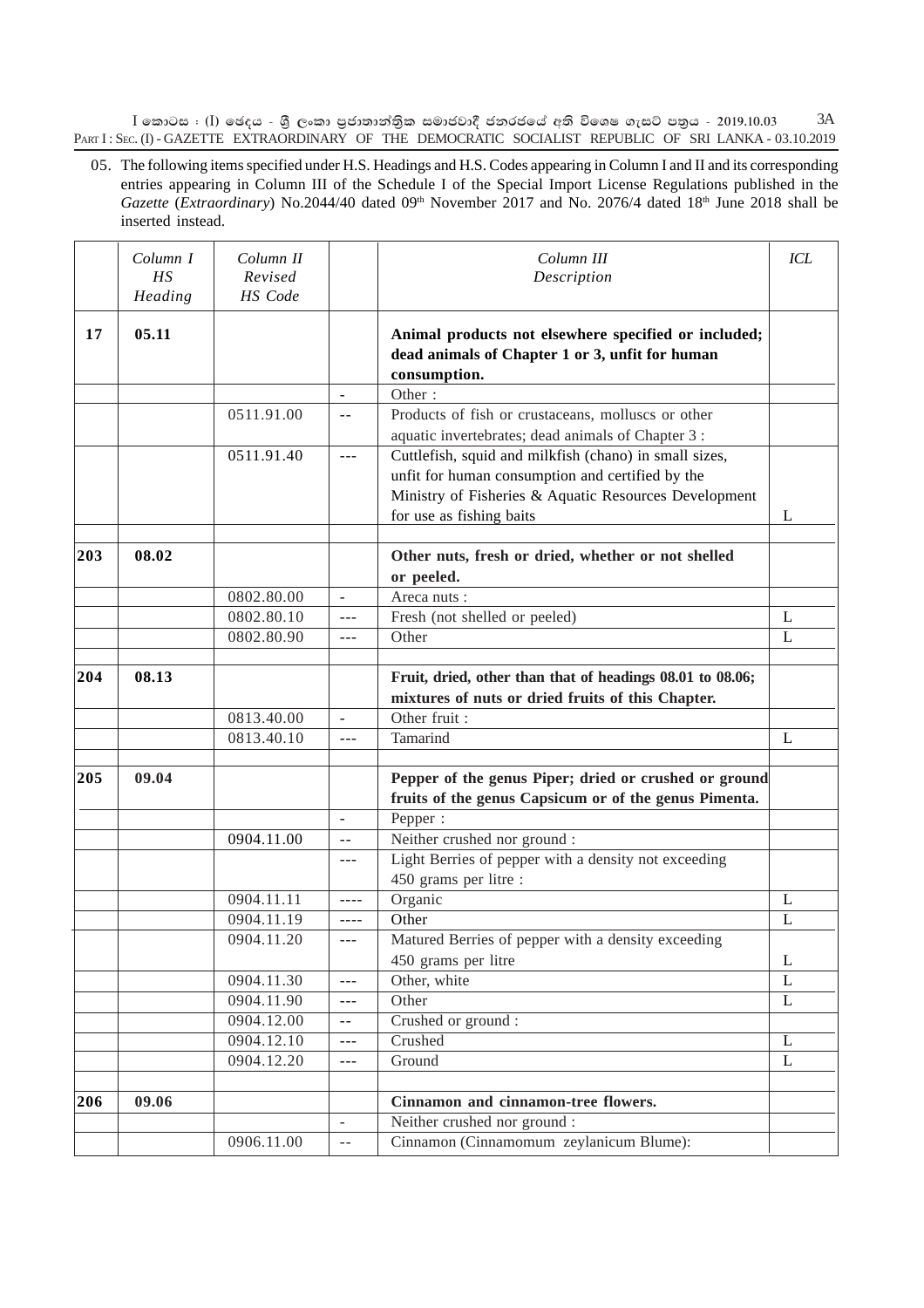$\rm I$  කොටස : ( $\rm I$ ) ඡෙදය - ශීු ලංකා පුජාතාන්තිුක සමාජවාදී ජනරජයේ අති විශෙෂ ගැසට් පතුය - 2019.10.03 PART I : SEC. (I) - GAZETTE EXTRAORDINARY OF THE DEMOCRATIC SOCIALIST REPUBLIC OF SRI LANKA - 03.10.2019 4A

|     | Column I<br>HS<br>Heading | Column II<br>Revised<br>HS Code |                                                                                                                                                                                                                                                                                                                                                                                              | Column III<br>Description                                                                                                                                                                                                                                                                                              | <b>ICL</b>   |
|-----|---------------------------|---------------------------------|----------------------------------------------------------------------------------------------------------------------------------------------------------------------------------------------------------------------------------------------------------------------------------------------------------------------------------------------------------------------------------------------|------------------------------------------------------------------------------------------------------------------------------------------------------------------------------------------------------------------------------------------------------------------------------------------------------------------------|--------------|
|     |                           |                                 | $- - -$                                                                                                                                                                                                                                                                                                                                                                                      | Organic                                                                                                                                                                                                                                                                                                                |              |
|     |                           | 0906.11.11                      | $- - - -$                                                                                                                                                                                                                                                                                                                                                                                    | Quills cut, in retail packs of 1 kg or less and packed in                                                                                                                                                                                                                                                              |              |
|     |                           |                                 |                                                                                                                                                                                                                                                                                                                                                                                              | cases                                                                                                                                                                                                                                                                                                                  | L            |
|     |                           | 0906.11.12                      | $\frac{1}{2} \frac{1}{2} \frac{1}{2} \frac{1}{2} \frac{1}{2} \frac{1}{2} \frac{1}{2} \frac{1}{2} \frac{1}{2} \frac{1}{2} \frac{1}{2} \frac{1}{2} \frac{1}{2} \frac{1}{2} \frac{1}{2} \frac{1}{2} \frac{1}{2} \frac{1}{2} \frac{1}{2} \frac{1}{2} \frac{1}{2} \frac{1}{2} \frac{1}{2} \frac{1}{2} \frac{1}{2} \frac{1}{2} \frac{1}{2} \frac{1}{2} \frac{1}{2} \frac{1}{2} \frac{1}{2} \frac{$ | Other quills                                                                                                                                                                                                                                                                                                           | L            |
|     |                           | 0906.11.13                      | $\frac{1}{2} \frac{1}{2} \frac{1}{2} \frac{1}{2} \frac{1}{2} \frac{1}{2} \frac{1}{2} \frac{1}{2} \frac{1}{2} \frac{1}{2} \frac{1}{2} \frac{1}{2} \frac{1}{2} \frac{1}{2} \frac{1}{2} \frac{1}{2} \frac{1}{2} \frac{1}{2} \frac{1}{2} \frac{1}{2} \frac{1}{2} \frac{1}{2} \frac{1}{2} \frac{1}{2} \frac{1}{2} \frac{1}{2} \frac{1}{2} \frac{1}{2} \frac{1}{2} \frac{1}{2} \frac{1}{2} \frac{$ | Qullings                                                                                                                                                                                                                                                                                                               | L            |
|     |                           | 0906.11.14                      | $\frac{1}{2}$                                                                                                                                                                                                                                                                                                                                                                                | Featherings                                                                                                                                                                                                                                                                                                            | L            |
|     |                           | 0906.11.15                      | $- - - -$                                                                                                                                                                                                                                                                                                                                                                                    | Chips                                                                                                                                                                                                                                                                                                                  | L            |
|     |                           | 0906.11.19                      | $- - - -$                                                                                                                                                                                                                                                                                                                                                                                    | Other                                                                                                                                                                                                                                                                                                                  | L            |
|     |                           |                                 | $- - -$                                                                                                                                                                                                                                                                                                                                                                                      | Other:                                                                                                                                                                                                                                                                                                                 |              |
|     |                           | 0906.11.91                      | $- - - -$                                                                                                                                                                                                                                                                                                                                                                                    | Quills cut, in retail packs of 1 kg or less and packed in                                                                                                                                                                                                                                                              |              |
|     |                           |                                 |                                                                                                                                                                                                                                                                                                                                                                                              | cases                                                                                                                                                                                                                                                                                                                  | L            |
|     |                           | 0906.11.92                      | $\frac{1}{2}$                                                                                                                                                                                                                                                                                                                                                                                | Other quills                                                                                                                                                                                                                                                                                                           | L            |
|     |                           | 0906.11.93                      | $\frac{1}{2}$                                                                                                                                                                                                                                                                                                                                                                                | Qullings                                                                                                                                                                                                                                                                                                               | $\mathbf{L}$ |
|     |                           | 0906.11.94                      | $\frac{1}{2} \frac{1}{2} \frac{1}{2} \frac{1}{2} \frac{1}{2} \frac{1}{2} \frac{1}{2} \frac{1}{2} \frac{1}{2} \frac{1}{2} \frac{1}{2} \frac{1}{2} \frac{1}{2} \frac{1}{2} \frac{1}{2} \frac{1}{2} \frac{1}{2} \frac{1}{2} \frac{1}{2} \frac{1}{2} \frac{1}{2} \frac{1}{2} \frac{1}{2} \frac{1}{2} \frac{1}{2} \frac{1}{2} \frac{1}{2} \frac{1}{2} \frac{1}{2} \frac{1}{2} \frac{1}{2} \frac{$ | Featherings                                                                                                                                                                                                                                                                                                            | $\mathbf L$  |
|     |                           | 0906.11.95                      | $\frac{1}{2} \frac{1}{2} \frac{1}{2} \frac{1}{2} \frac{1}{2} \frac{1}{2} \frac{1}{2} \frac{1}{2} \frac{1}{2} \frac{1}{2} \frac{1}{2} \frac{1}{2} \frac{1}{2} \frac{1}{2} \frac{1}{2} \frac{1}{2} \frac{1}{2} \frac{1}{2} \frac{1}{2} \frac{1}{2} \frac{1}{2} \frac{1}{2} \frac{1}{2} \frac{1}{2} \frac{1}{2} \frac{1}{2} \frac{1}{2} \frac{1}{2} \frac{1}{2} \frac{1}{2} \frac{1}{2} \frac{$ | Chips                                                                                                                                                                                                                                                                                                                  | L            |
|     |                           | 0906.11.99                      | $- - - -$                                                                                                                                                                                                                                                                                                                                                                                    | Other                                                                                                                                                                                                                                                                                                                  | L            |
|     |                           | 0906.19.00                      | $\sim$ $-$                                                                                                                                                                                                                                                                                                                                                                                   | Other                                                                                                                                                                                                                                                                                                                  | L            |
|     |                           | 0906.20.00                      | $\blacksquare$                                                                                                                                                                                                                                                                                                                                                                               | Crushed or ground :                                                                                                                                                                                                                                                                                                    |              |
|     |                           | 0906.20.10                      | $- - -$                                                                                                                                                                                                                                                                                                                                                                                      | Cinnamon (Cinnamomum zeylanicum Blume) crushed                                                                                                                                                                                                                                                                         | L            |
|     |                           | 0906.20.20                      | $- - -$                                                                                                                                                                                                                                                                                                                                                                                      | Cinnamon (Cinnamomum zeylanicum Blume) ground                                                                                                                                                                                                                                                                          | L            |
|     |                           | 0906.20.90                      | $- - -$                                                                                                                                                                                                                                                                                                                                                                                      | Other                                                                                                                                                                                                                                                                                                                  | L            |
| 207 | 09.08                     |                                 |                                                                                                                                                                                                                                                                                                                                                                                              | Nutmeg, mace and cardamoms.                                                                                                                                                                                                                                                                                            |              |
|     |                           |                                 | $\sim$                                                                                                                                                                                                                                                                                                                                                                                       | Nutmeg:                                                                                                                                                                                                                                                                                                                |              |
|     |                           | 0908.11.00                      | $-$                                                                                                                                                                                                                                                                                                                                                                                          | Neither crushed nor ground :                                                                                                                                                                                                                                                                                           |              |
|     |                           |                                 | $- - -$                                                                                                                                                                                                                                                                                                                                                                                      | Organic                                                                                                                                                                                                                                                                                                                |              |
|     |                           | 0908.11.11                      | $- - - -$                                                                                                                                                                                                                                                                                                                                                                                    | Wormy and Punky                                                                                                                                                                                                                                                                                                        | L            |
|     |                           | 0908.11.19                      | $- - - -$                                                                                                                                                                                                                                                                                                                                                                                    | Other                                                                                                                                                                                                                                                                                                                  | L            |
|     |                           |                                 | $---$                                                                                                                                                                                                                                                                                                                                                                                        | Other:                                                                                                                                                                                                                                                                                                                 |              |
|     |                           | 0908.11.91                      | $- - - -$                                                                                                                                                                                                                                                                                                                                                                                    | Wormy and Punky                                                                                                                                                                                                                                                                                                        | L            |
|     |                           | 0908.11.99                      | $- - - -$                                                                                                                                                                                                                                                                                                                                                                                    | Other                                                                                                                                                                                                                                                                                                                  | $\mathbf L$  |
|     |                           | 0908.12.00                      | $\mathord{\hspace{1pt}\text{--}\hspace{1pt}}$                                                                                                                                                                                                                                                                                                                                                | Crushed or ground :                                                                                                                                                                                                                                                                                                    |              |
|     |                           | 0908.12.10                      | $\sim$ $\sim$ $\sim$                                                                                                                                                                                                                                                                                                                                                                         | <b>Broken</b>                                                                                                                                                                                                                                                                                                          | L            |
|     |                           | 0908.12.90                      | $- - -$                                                                                                                                                                                                                                                                                                                                                                                      | Other                                                                                                                                                                                                                                                                                                                  | L            |
|     |                           |                                 | $\overline{\phantom{a}}$                                                                                                                                                                                                                                                                                                                                                                     | Mace:                                                                                                                                                                                                                                                                                                                  |              |
|     |                           | 0908.21.00                      | $ -$                                                                                                                                                                                                                                                                                                                                                                                         | Neither crushed nor ground                                                                                                                                                                                                                                                                                             | L            |
|     |                           | 0908.22.00                      | $\sim$ $\sim$                                                                                                                                                                                                                                                                                                                                                                                | Crushed or ground                                                                                                                                                                                                                                                                                                      | L            |
| 50  | 27.10                     |                                 |                                                                                                                                                                                                                                                                                                                                                                                              | Petroleum oils and oils obtained from bituminous<br>minerals, other than crude; preparations not elsewhere<br>specified or included, containing by weight 70% or<br>more of petroleum oils or of oils obtained from<br>bituminous minerals, these oils being the basic<br>constituents of the preparations; waste oils |              |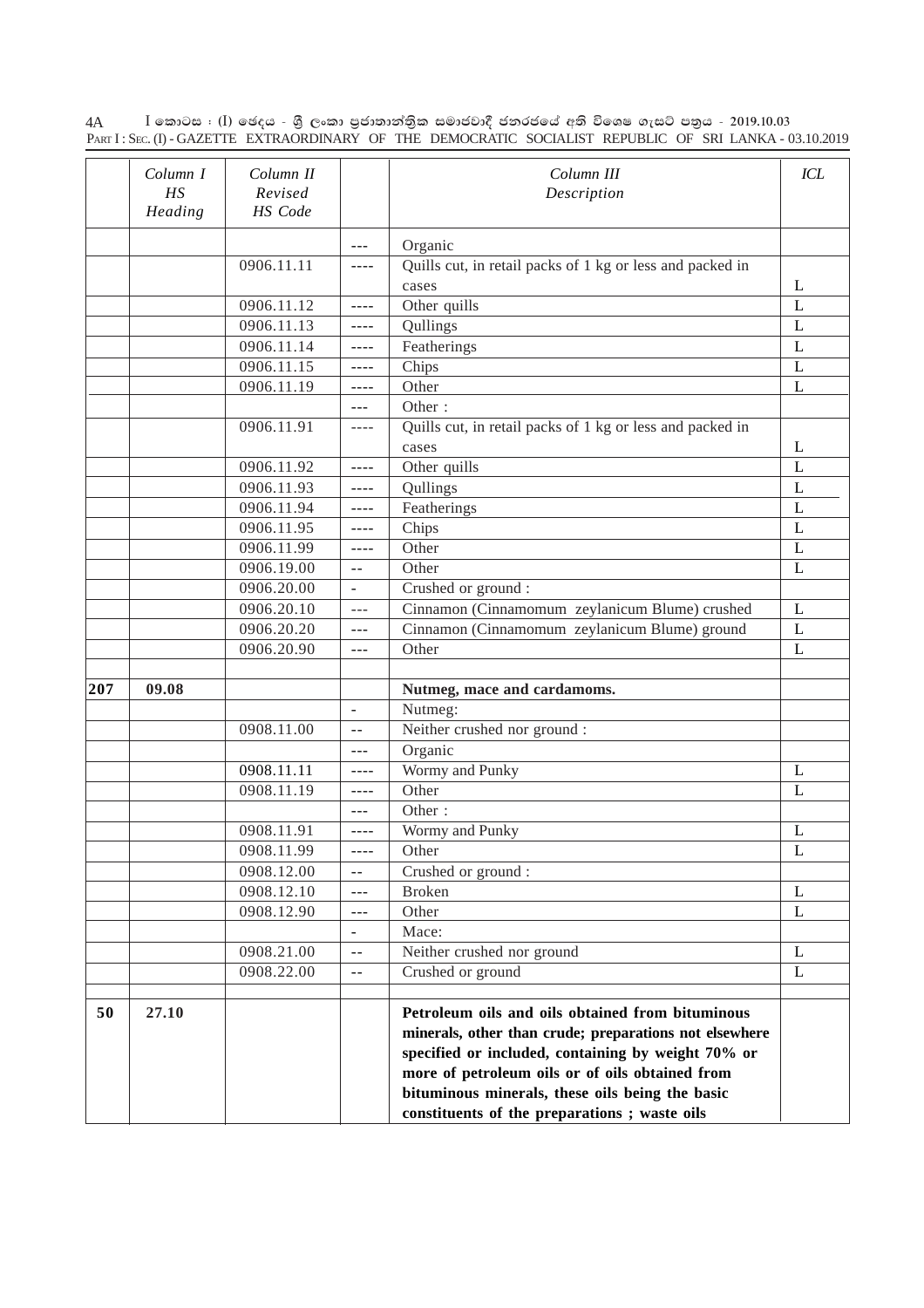$\rm I$  කොටස : ( $\rm I$ ) ඡෙදය - ශීු ලංකා පුජාතාන්තිුක සමාජවාදී ජනරජයේ අති විශෙෂ ගැසට් පතුය - 2019.10.03 PART I : SEC. (I) - GAZETTE EXTRAORDINARY OF THE DEMOCRATIC SOCIALIST REPUBLIC OF SRI LANKA - 03.10.2019 5A

|    | Column I<br>НS<br>Heading | Column II<br>Revised<br>HS Code |                                                                                                                                                                                                                                                                                                                                                                                              | Column III<br>Description                                                                                                                                                                                                                                                                                                                                                    | ICL |
|----|---------------------------|---------------------------------|----------------------------------------------------------------------------------------------------------------------------------------------------------------------------------------------------------------------------------------------------------------------------------------------------------------------------------------------------------------------------------------------|------------------------------------------------------------------------------------------------------------------------------------------------------------------------------------------------------------------------------------------------------------------------------------------------------------------------------------------------------------------------------|-----|
|    |                           |                                 | $\overline{\phantom{a}}$                                                                                                                                                                                                                                                                                                                                                                     | Petroleum oils and oils obtained from bituminous<br>minerals, (other than crude) preparations not elsewhere<br>specified or included, containing by weight 70% or<br>more of petroleum oils or of oils obtained from<br>bituminous minerals, these oils being the basic<br>constituents of the preparations; other than those<br>containing bio diesel and other waste oils; |     |
|    |                           |                                 | $\overline{a}$                                                                                                                                                                                                                                                                                                                                                                               | Petrol:                                                                                                                                                                                                                                                                                                                                                                      |     |
|    |                           | 2710.12.21                      | $\frac{1}{2} \frac{1}{2} \frac{1}{2} \frac{1}{2} \frac{1}{2} \frac{1}{2} \frac{1}{2} \frac{1}{2} \frac{1}{2} \frac{1}{2} \frac{1}{2} \frac{1}{2} \frac{1}{2} \frac{1}{2} \frac{1}{2} \frac{1}{2} \frac{1}{2} \frac{1}{2} \frac{1}{2} \frac{1}{2} \frac{1}{2} \frac{1}{2} \frac{1}{2} \frac{1}{2} \frac{1}{2} \frac{1}{2} \frac{1}{2} \frac{1}{2} \frac{1}{2} \frac{1}{2} \frac{1}{2} \frac{$ | Petrol having Octane number of 92                                                                                                                                                                                                                                                                                                                                            | L   |
|    |                           | 2710.12.22                      | $- - - -$                                                                                                                                                                                                                                                                                                                                                                                    | Petrol having Octane number of 95                                                                                                                                                                                                                                                                                                                                            | L   |
|    |                           | 2710.12.29                      | $- - - -$                                                                                                                                                                                                                                                                                                                                                                                    | Other                                                                                                                                                                                                                                                                                                                                                                        | L   |
|    |                           | 2710.19.00                      | $- -$                                                                                                                                                                                                                                                                                                                                                                                        | Other:                                                                                                                                                                                                                                                                                                                                                                       |     |
|    |                           |                                 | $---$                                                                                                                                                                                                                                                                                                                                                                                        | Gas oil / Diesel:                                                                                                                                                                                                                                                                                                                                                            |     |
|    |                           | 2710.19.41                      | $---$                                                                                                                                                                                                                                                                                                                                                                                        | Super Diesel that contains Sulphur not exceeding                                                                                                                                                                                                                                                                                                                             |     |
|    |                           |                                 |                                                                                                                                                                                                                                                                                                                                                                                              | 10mg/kg (ppm)                                                                                                                                                                                                                                                                                                                                                                | L   |
|    |                           | 2710.19.42                      | $+ + -$                                                                                                                                                                                                                                                                                                                                                                                      | Other Diesel that contains Sulphur exceeding                                                                                                                                                                                                                                                                                                                                 |     |
|    |                           |                                 |                                                                                                                                                                                                                                                                                                                                                                                              | 10mg/kg (ppm) but not exceeding 500mg/kg (ppm)                                                                                                                                                                                                                                                                                                                               | L   |
|    |                           | 2710.19.49                      | ----                                                                                                                                                                                                                                                                                                                                                                                         | Other                                                                                                                                                                                                                                                                                                                                                                        | L   |
|    |                           |                                 |                                                                                                                                                                                                                                                                                                                                                                                              |                                                                                                                                                                                                                                                                                                                                                                              |     |
| 71 | 29.03                     |                                 |                                                                                                                                                                                                                                                                                                                                                                                              | Halogenated derivatives of hydrocarbons                                                                                                                                                                                                                                                                                                                                      |     |
|    |                           |                                 | $\overline{\phantom{a}}$                                                                                                                                                                                                                                                                                                                                                                     | Fluorinated, brominated or iodinated derivatives of                                                                                                                                                                                                                                                                                                                          |     |
|    |                           |                                 |                                                                                                                                                                                                                                                                                                                                                                                              | acyclic hydrocarbons :                                                                                                                                                                                                                                                                                                                                                       |     |
|    |                           | 2903.39.00                      | $- -$                                                                                                                                                                                                                                                                                                                                                                                        | Other:                                                                                                                                                                                                                                                                                                                                                                       |     |
|    |                           |                                 | ---                                                                                                                                                                                                                                                                                                                                                                                          | Saturated Fluorinated derivatives of acyclic hydrocarbons :                                                                                                                                                                                                                                                                                                                  |     |
|    |                           | 2903.39.11                      | $\frac{1}{2} \frac{1}{2} \frac{1}{2} \frac{1}{2} \frac{1}{2} \frac{1}{2} \frac{1}{2} \frac{1}{2} \frac{1}{2} \frac{1}{2} \frac{1}{2} \frac{1}{2} \frac{1}{2} \frac{1}{2} \frac{1}{2} \frac{1}{2} \frac{1}{2} \frac{1}{2} \frac{1}{2} \frac{1}{2} \frac{1}{2} \frac{1}{2} \frac{1}{2} \frac{1}{2} \frac{1}{2} \frac{1}{2} \frac{1}{2} \frac{1}{2} \frac{1}{2} \frac{1}{2} \frac{1}{2} \frac{$ | Trifluoromethane (HFC-23)                                                                                                                                                                                                                                                                                                                                                    | L   |
|    |                           | 2903.39.12                      | $\cdots$                                                                                                                                                                                                                                                                                                                                                                                     | Difluoromethane (HFC-32)                                                                                                                                                                                                                                                                                                                                                     | L   |
|    |                           | 2903.39.13                      | $\frac{1}{2}$                                                                                                                                                                                                                                                                                                                                                                                | Fluoromethane (HFC-41), 1,2-difluoroethane                                                                                                                                                                                                                                                                                                                                   |     |
|    |                           |                                 |                                                                                                                                                                                                                                                                                                                                                                                              | (HFC-152) and 1,1-difluoroethane (HFC-152a)                                                                                                                                                                                                                                                                                                                                  | L   |
|    |                           | 2903.39.14                      | $\frac{1}{2}$                                                                                                                                                                                                                                                                                                                                                                                | Pentafluoroethane (HFC-125), 1,1,1-trifluoroethane                                                                                                                                                                                                                                                                                                                           |     |
|    |                           |                                 |                                                                                                                                                                                                                                                                                                                                                                                              | (HFC-143a) and 1,1,2- trifluoroethane (HFC-143)                                                                                                                                                                                                                                                                                                                              | L   |
|    |                           | 2903.39.15                      | ----                                                                                                                                                                                                                                                                                                                                                                                         | 1,1,1,2-Tetrafluoroethane (HFC-134a) and                                                                                                                                                                                                                                                                                                                                     |     |
|    |                           |                                 |                                                                                                                                                                                                                                                                                                                                                                                              | 1,1,2,2-tetrafluoroethane (HFC-134)                                                                                                                                                                                                                                                                                                                                          | L   |
|    |                           | 2903.39.16                      | ----                                                                                                                                                                                                                                                                                                                                                                                         | $1,1,1,2,3,3,3$ -Heptafluoropropane                                                                                                                                                                                                                                                                                                                                          |     |
|    |                           |                                 |                                                                                                                                                                                                                                                                                                                                                                                              | (HFC-227ea), 1,1,1,2,2,3-hexafluoropropane                                                                                                                                                                                                                                                                                                                                   |     |
|    |                           |                                 |                                                                                                                                                                                                                                                                                                                                                                                              | (HFC-36cb), 1,1,1,2,3,3-hexafluoropropane                                                                                                                                                                                                                                                                                                                                    |     |
|    |                           |                                 |                                                                                                                                                                                                                                                                                                                                                                                              | (HFC-236ea) and 1,1,1,3,3,3-hexafluoropropane                                                                                                                                                                                                                                                                                                                                |     |
|    |                           |                                 |                                                                                                                                                                                                                                                                                                                                                                                              | $(HFC-236fa)$                                                                                                                                                                                                                                                                                                                                                                | L   |
|    |                           | 2903.39.17                      | $- - - -$                                                                                                                                                                                                                                                                                                                                                                                    | $1,1,1,3,3,$ -Pentafluoropropane (HFC-245fa)                                                                                                                                                                                                                                                                                                                                 |     |
|    |                           |                                 |                                                                                                                                                                                                                                                                                                                                                                                              | and 1,1,2,2,3-pentafluoropropane (HFC-245ca)                                                                                                                                                                                                                                                                                                                                 | L   |
|    |                           | 2903.39.18                      | $- - - -$                                                                                                                                                                                                                                                                                                                                                                                    | 1,1,1,3,3-Pentafluorobutane (HFC-365mfc) and                                                                                                                                                                                                                                                                                                                                 |     |
|    |                           |                                 |                                                                                                                                                                                                                                                                                                                                                                                              | 1,1,1,2,2,3,4,5,5,5-decafluoropentane (HFC-43-10mee)                                                                                                                                                                                                                                                                                                                         | L   |
|    |                           | 2903.39.19                      | $- - - -$                                                                                                                                                                                                                                                                                                                                                                                    | Other                                                                                                                                                                                                                                                                                                                                                                        | L   |
|    |                           |                                 | $\frac{1}{2}$                                                                                                                                                                                                                                                                                                                                                                                | Brominated or iodinated derivatives of acyclic                                                                                                                                                                                                                                                                                                                               |     |
|    |                           |                                 |                                                                                                                                                                                                                                                                                                                                                                                              | hydrocarbons:                                                                                                                                                                                                                                                                                                                                                                |     |
|    |                           | 2903.39.31                      | ----                                                                                                                                                                                                                                                                                                                                                                                         | Methyl bromide (bromomethane)                                                                                                                                                                                                                                                                                                                                                | L   |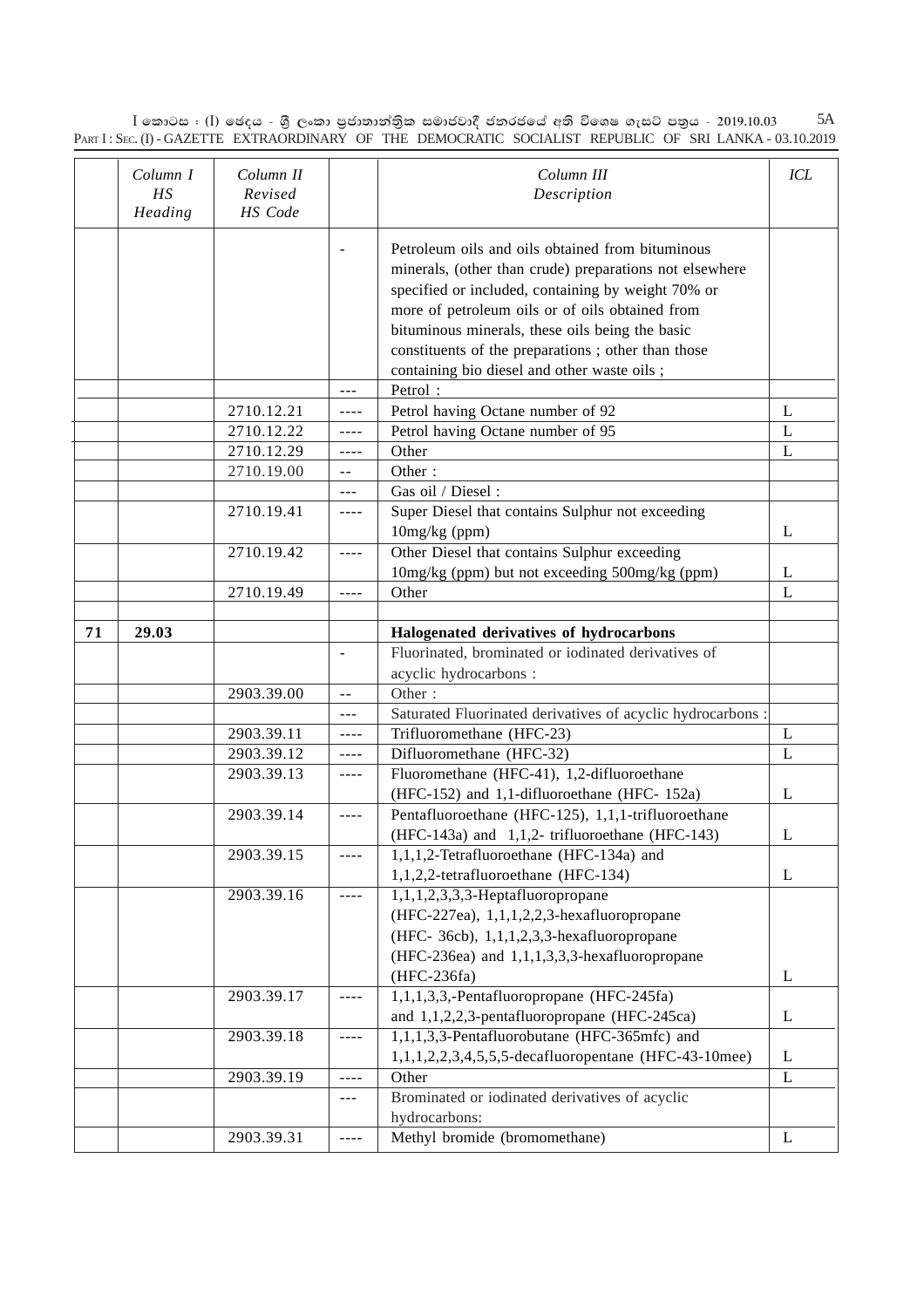$\rm I$  කොටස : ( $\rm I$ ) ඡෙදය - ශීු ලංකා පුජාතාන්තිුක සමාජවාදී ජනරජයේ අති විශෙෂ ගැසට් පතුය - 2019.10.03 PART I : SEC. (I) - GAZETTE EXTRAORDINARY OF THE DEMOCRATIC SOCIALIST REPUBLIC OF SRI LANKA - 03.10.2019 6A

|     | Column I<br>HS<br>Heading | Column II<br>Revised<br>HS Code |                                                                                                                                                                                                                                                                                                                                                                                              | Column III<br>Description                                                                                                                                                                                                                           | ICL |
|-----|---------------------------|---------------------------------|----------------------------------------------------------------------------------------------------------------------------------------------------------------------------------------------------------------------------------------------------------------------------------------------------------------------------------------------------------------------------------------------|-----------------------------------------------------------------------------------------------------------------------------------------------------------------------------------------------------------------------------------------------------|-----|
|     |                           | 2903.39.39                      | $- - - -$                                                                                                                                                                                                                                                                                                                                                                                    | Other                                                                                                                                                                                                                                               | L   |
| 92  | 29.33                     |                                 |                                                                                                                                                                                                                                                                                                                                                                                              | Heterocyclic Compounds with nitrogen hetero<br>$- atom(s) only (+)$                                                                                                                                                                                 |     |
|     |                           |                                 |                                                                                                                                                                                                                                                                                                                                                                                              | Compounds containing a pyrimidine ring (whether or not<br>hydrogenated) or piperazine ring in the structure :                                                                                                                                       |     |
|     |                           | 2933.59.00                      | $\sim$ $-$                                                                                                                                                                                                                                                                                                                                                                                   | Other:                                                                                                                                                                                                                                              |     |
|     |                           | 2933.59.10                      | $- - -$                                                                                                                                                                                                                                                                                                                                                                                      | Diazinon                                                                                                                                                                                                                                            | L   |
|     |                           | 2933.59.90                      | $---$                                                                                                                                                                                                                                                                                                                                                                                        | Other                                                                                                                                                                                                                                               | L   |
| 109 | 38.24                     |                                 |                                                                                                                                                                                                                                                                                                                                                                                              | Prepared binders for foundry moulds or cores;<br>Chemical products and preparation of the chemical<br>or allied industries (including those consisting of<br>mixtures of natural products), not elsewhere specifies<br>or included.                 |     |
|     |                           |                                 | $\sim$                                                                                                                                                                                                                                                                                                                                                                                       | Mixtures containing halogenated derivatives of methane,<br>ethane or propane :                                                                                                                                                                      |     |
|     |                           | 3824.74.00                      | $\sim$ $-$                                                                                                                                                                                                                                                                                                                                                                                   | Containing hydrochlorofluorocarbons (HCFCs), whether<br>or not containing perflurocarbons (PFCs) or<br>hydroflurocarbons (HFCs), but not containing<br>chlorofluorocarbons (CFCs)                                                                   |     |
|     |                           | 3824.74.10                      | $- - -$                                                                                                                                                                                                                                                                                                                                                                                      | Containing saturated fluorinated derivatives of<br>methanes ( $F=1$ to 3), ethanes ( $F=2$ to 5) and propanes<br>$(F=5 \text{ to } 7)$ , 1,1,1,3,3-pentafluorobutane (HFC-365mfc)<br>and $1,1,1,2,2,3,4,5,5,5$ -Decafluoropentane<br>(HFC-43-10mee) | L   |
|     |                           | 3824.74.20                      | $- - -$                                                                                                                                                                                                                                                                                                                                                                                      | Other, containing substances of subheadings 2903.71<br>to 2903.75                                                                                                                                                                                   | L   |
|     |                           | 3824.74.90                      | $  -$                                                                                                                                                                                                                                                                                                                                                                                        | Other                                                                                                                                                                                                                                               | L   |
|     |                           | 3824.78.00                      | $-$                                                                                                                                                                                                                                                                                                                                                                                          | Containing perflurocarbons (PFCs) or hydroflurocarbons<br>(HFCs), but not containing chlorofluorocarbons (CFCs)<br>or hydrochlorofluorocarbons (HCFCs)                                                                                              |     |
|     |                           |                                 | $- - -$                                                                                                                                                                                                                                                                                                                                                                                      | Containing trifluoromethane (HFC-23) or<br>perfluorocarbons (PFCs) but not containing<br>chlorofluorocarbons (CFCs) or hydrochlorofluorocarbons<br>(HCFCs):                                                                                         |     |
|     |                           | 3824.78.11                      |                                                                                                                                                                                                                                                                                                                                                                                              | Containing trifluoromethane (HFC-23)                                                                                                                                                                                                                | L   |
|     |                           |                                 | $---$                                                                                                                                                                                                                                                                                                                                                                                        | Containing other hydrofluorocarbons (HFCs) but not<br>containing chlorofluorocarbons (CFCs) or<br>hydrochlorofluorocarbons (HCFCs):                                                                                                                 |     |
|     |                           | 3824.78.21                      | $- - - -$                                                                                                                                                                                                                                                                                                                                                                                    | Containing 15% or more by mass of 1,1,<br>1-trifluoroethane (HFC-143a)                                                                                                                                                                              | L   |
|     |                           | 3824.78.23                      | $\frac{1}{2} \frac{1}{2} \frac{1}{2} \frac{1}{2} \frac{1}{2} \frac{1}{2} \frac{1}{2} \frac{1}{2} \frac{1}{2} \frac{1}{2} \frac{1}{2} \frac{1}{2} \frac{1}{2} \frac{1}{2} \frac{1}{2} \frac{1}{2} \frac{1}{2} \frac{1}{2} \frac{1}{2} \frac{1}{2} \frac{1}{2} \frac{1}{2} \frac{1}{2} \frac{1}{2} \frac{1}{2} \frac{1}{2} \frac{1}{2} \frac{1}{2} \frac{1}{2} \frac{1}{2} \frac{1}{2} \frac{$ | Other, not included in the subheadings above,<br>containing 40% or more by mass of pentafluoroethane<br>(HFC-125)                                                                                                                                   | L   |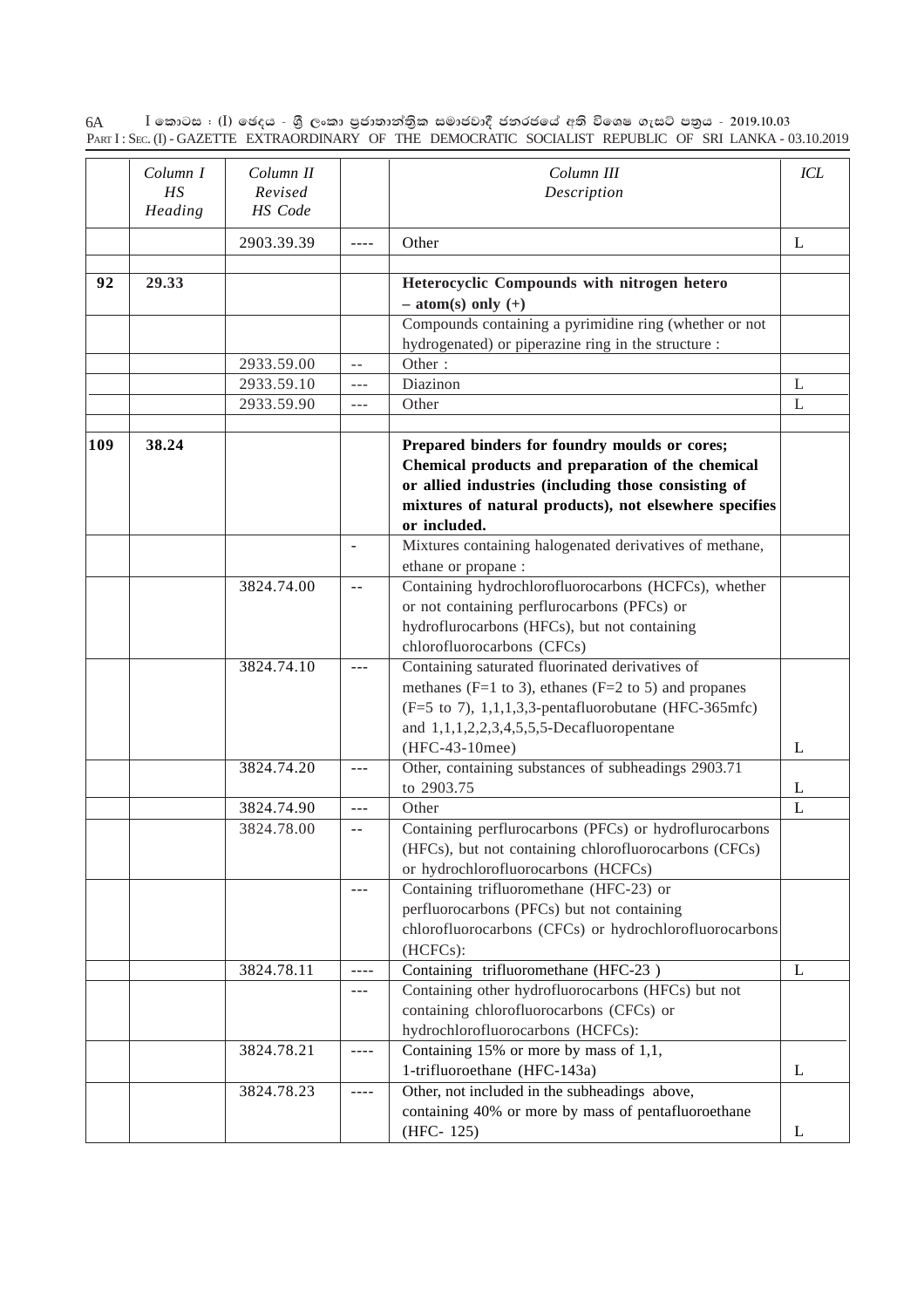$I$  කොටස : (I) ඡෙදය - ශීූ ලංකා පුජාතාන්තිුක සමාජවාදී ජනරජයේ අති විශෙෂ ගැසට් පතුය - 2019.10.03 PART I: SEC. (I) - GAZETTE EXTRAORDINARY OF THE DEMOCRATIC SOCIALIST REPUBLIC OF SRI LANKA - 03.10.2019 7A

|     | Column I<br>HS<br>Heading | Column II<br>Revised<br>HS Code | Column III<br>Description                                                                                                                                                   | ICL |
|-----|---------------------------|---------------------------------|-----------------------------------------------------------------------------------------------------------------------------------------------------------------------------|-----|
|     |                           | 3824.78.25                      | Other, not included in the subheadings above,<br>containing 20% or more by mass of diffiuoromethane<br>(HFC-32) and 20% or more by mass of pentafluoroethane<br>$(HFC-125)$ | L   |
|     |                           | 3824.78.29                      | Other                                                                                                                                                                       | L   |
|     |                           |                                 |                                                                                                                                                                             |     |
| 177 | 87.04                     |                                 | Motor vehicles for the transport of goods                                                                                                                                   |     |
|     |                           |                                 |                                                                                                                                                                             |     |
|     |                           | 8704.90.00                      | Other:                                                                                                                                                                      |     |
|     |                           |                                 | Other electric, more than five years old                                                                                                                                    |     |
|     |                           | 8704.90.41                      | Capacity of motors not exceeding 50kW                                                                                                                                       | L   |
|     |                           | 8704.90.42                      | Capacity of motors exceeding 50Kw, but not exceeding<br>100kW                                                                                                               | L   |
|     |                           | 8704.90.43                      | Capacity of motors exceeding 100kW, But not exceeding<br>200kW                                                                                                              | L   |
|     |                           | 8704.90.44                      | Capacity of motors exceeding 200kW                                                                                                                                          | L   |

- 06. English and Tamil Versions of the schedule I of the special Import License Regulations published in the *Gazette* (*Extraordinay*) No. 2044/40 dated 09<sup>th</sup>November 2017 is hereby amended due to the printing error.
	- a. The following items specified under H.S. Headings and H.S. Codes appearing in Column I and II and its corresponding entries appearing in Column III of the Schedule I of the Special Import License Regulations published in the *Gazette* (*Extraordinay*) No.2044/40 dated 09<sup>th</sup> November 2017 shall be deleted.

|     | Column I<br>HS.<br>Heading | Column II<br>Revised<br>HS Code |                          | Column III<br>Description                                                                                                                                                                                                           | <b>Banned</b> |
|-----|----------------------------|---------------------------------|--------------------------|-------------------------------------------------------------------------------------------------------------------------------------------------------------------------------------------------------------------------------------|---------------|
| 109 | 38.24                      |                                 |                          | Prepared binders for foundry moulds or cores;<br>Chemical products and preparation of the chemical<br>or allied industries (including those consisting<br>of mixtures of natural products), not elsewhere<br>specifies or included. |               |
|     |                            |                                 |                          | Mixtures containing halogenated derivatives of methane,<br>ethane or propane :                                                                                                                                                      |               |
|     |                            | 3834.75.00                      |                          | Containing carbon tetrachloride                                                                                                                                                                                                     | L             |
| 134 | 68.10                      |                                 |                          | Articles of cement, of concrete or of artificial stone,<br>whether or not reinforced.                                                                                                                                               |               |
|     |                            |                                 | $\overline{\phantom{a}}$ | Tiles, flagstones, bricks and similar articles :                                                                                                                                                                                    |               |
|     |                            | 6810.11                         | $- -$                    | Building blocks and bricks:                                                                                                                                                                                                         |               |
|     |                            | 6811.11.10                      |                          | Concrete cement blocks encasing industrial waste sludge.                                                                                                                                                                            | L             |
|     |                            |                                 |                          |                                                                                                                                                                                                                                     |               |